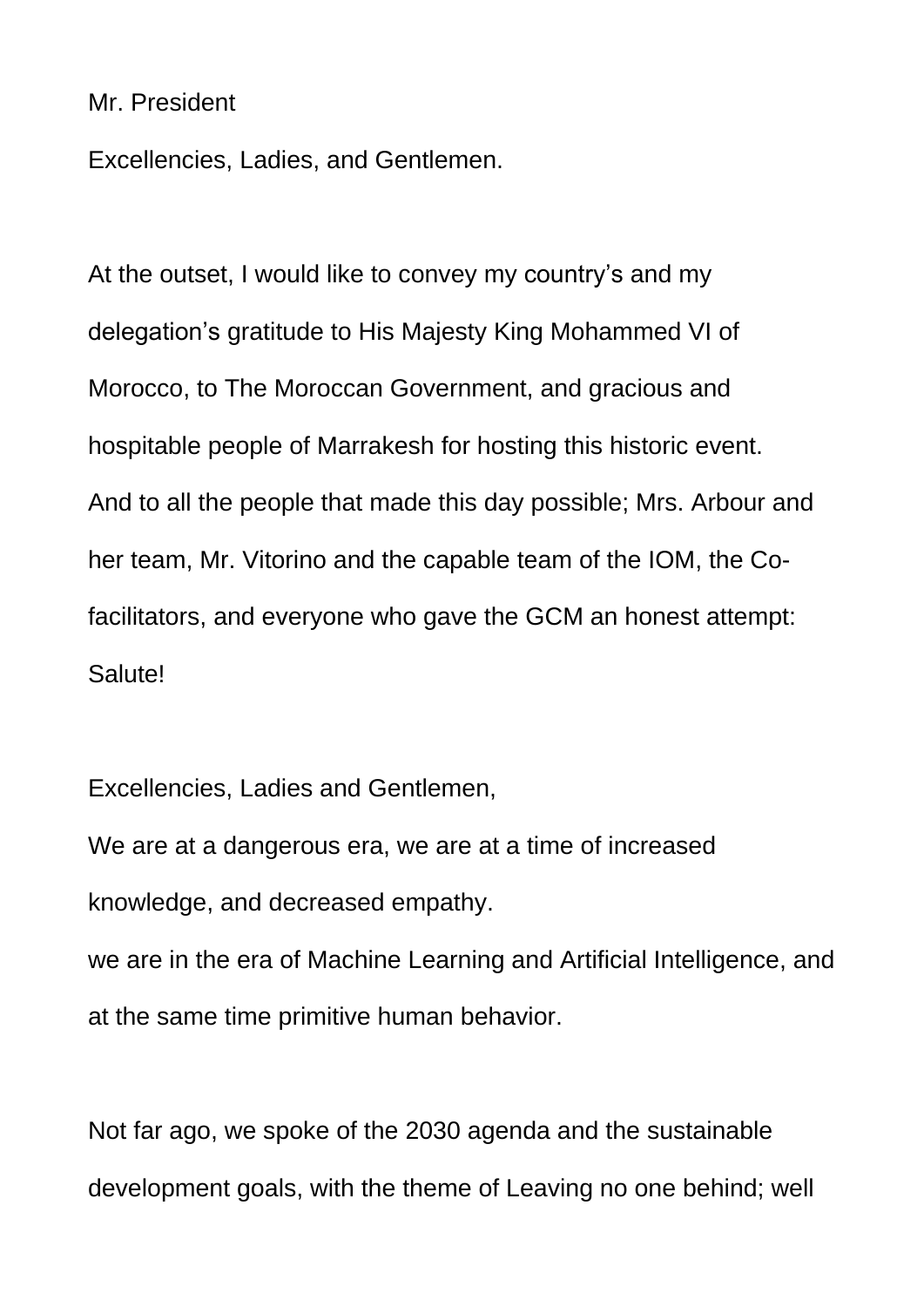this is the time we walk the talk, and truly leave no one behind particularly within our respective societies.

The Global Compact for Migration is not about who passes through our boarders, the sovereign right of a state to admit or not admit foreign nationals is uncontested by the compact; but the compact is about how we deal with them once they do.

The Kingdom of Bahrain has long embarked on a reform initiative that touches the heart of this issue. We started in 2004, and we started by changing the narrative before changing the laws, we started with how we address our own issues, and how we deal with our own people before dealing with migrants… reform starts from within!

When we embarked on this initiative we had a goal, we didn't know how long it would take us to achieve it, but we knew it had to be done; The goal was to leave behind the legacy Sponsorship system as the one and only way for migration management.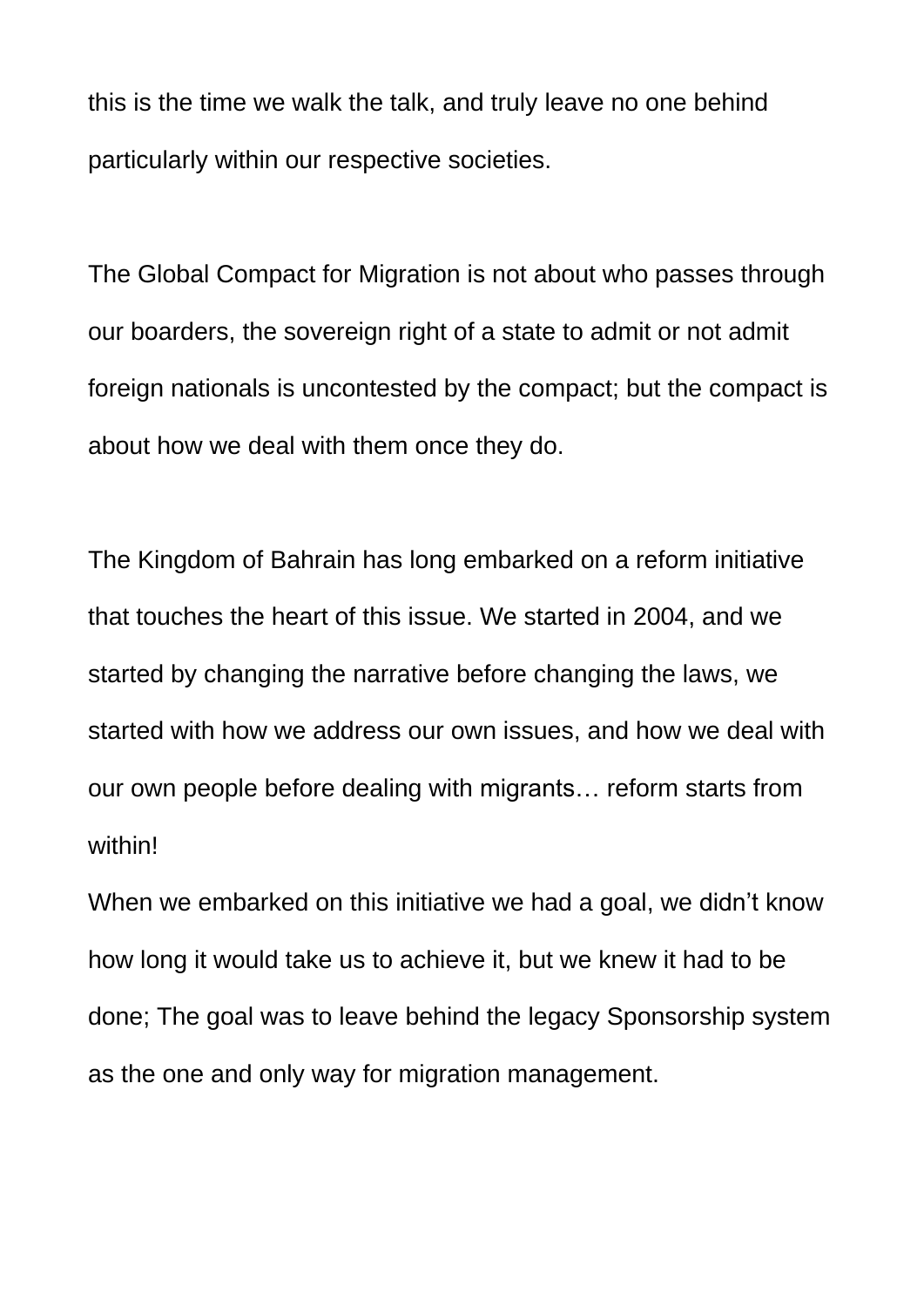Then in 2006 we began changing the laws; reforming Sponsorship, giving due rights and protection to migrants, and educating the host people.

We did so through the Economic Crisis of 2008/2009, we continued despite the troublesome times of 2011, and the oil crisis of 2014, we knew reform was not going to be easy.. and that there would never be the 'perfect time'.

Ultimately, we took the leap of faith in 2017 by introducing the first of its kind system that allows a migrant to live and work in Bahrain without a sponsor, without a specific employer, and without a specific job.. Holders of the New Flexi Permit are the masters of their own fate; they can work anywhere and with anyone, demand their own wages, and unleash their potential, regardless of their skill level or education… regardless of where they come from, or what job they will perform, and for as long as they want.

Temporary migration has never seen anything like this; this is not a permanent Immigration scheme, yet it opens doors of hope for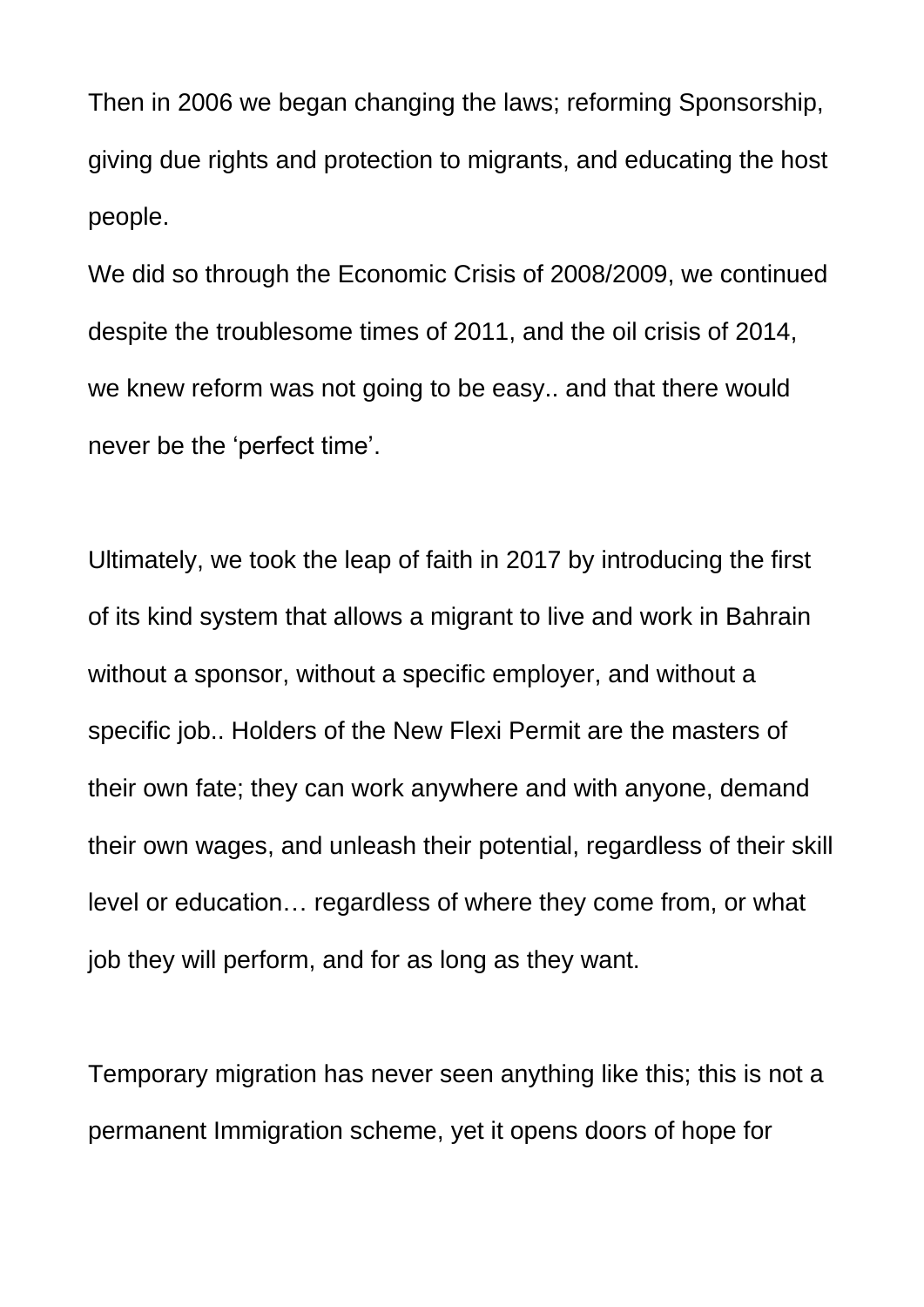migrants to reap the fruits of their labour and truly be a member of our society.

By empowering the migrants, we levitated hardship, gave them access to justice, but more importantly gave them a choice. The new system also gives the economy full access to all kinds of talent, full time or part time, long term or ad hoc, unhindered by bureaucracy… a truly unrestricted and open labour market.

That was less than 18 months ago; today the scheme went from a pilot to mainstream, where regular AND irregular migrants can avail of it, available to PhD holders and Domestic Workers alike, with tens of thousands migrants availing of it thus far, and more are lining up daily to join.

Therefore, and beyond rhetoric, we believe that the Global Compact for Migration is a testimony; it can be a testimony to our collective humanity, or a testimony to the lack of.

Bahrain chooses to believe in humanity..